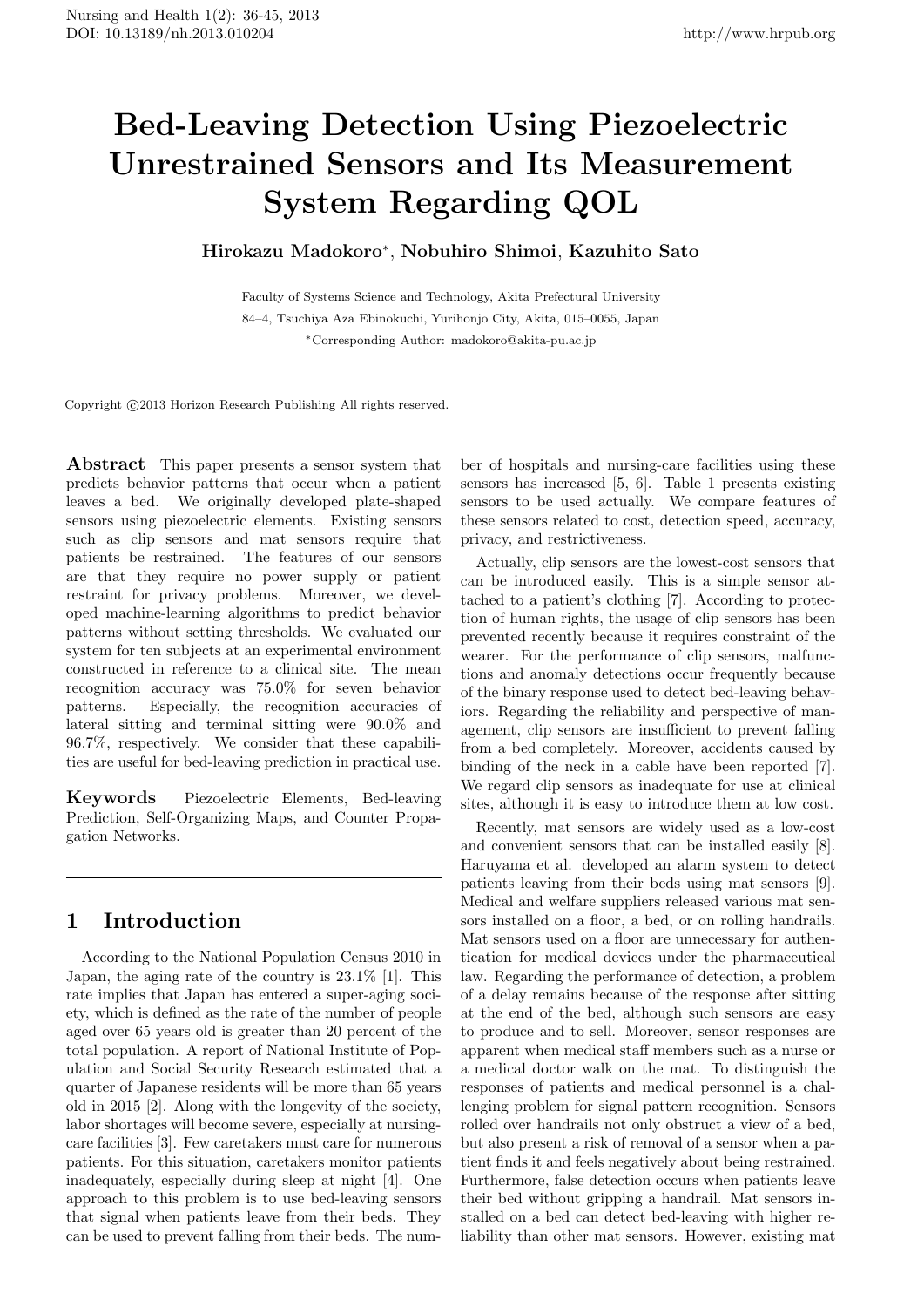| Sensor type   | $\cos t$        | Timing | Accuracy | Privacy         | Restriction    | References                    |
|---------------|-----------------|--------|----------|-----------------|----------------|-------------------------------|
| $_{\rm Clip}$ | $_{\text{Low}}$ | Fast   | Low      | High            | Yes            |                               |
| Bed mat       | Low             | Fast   | Low      | Low             | No             | [8, 9]                        |
| Floor mat     | $_{\text{Low}}$ | Slow   | Low      | Low             | N <sub>o</sub> | [8, 9]                        |
| Handrail      | Low             | Fast   | Low      | $_{\text{Low}}$ | N <sub>o</sub> |                               |
| Camera        | High            | Fast   | High     | High            | N <sub>o</sub> | 11                            |
| Infrared      | High            | Fast   | High     | High            | N <sub>o</sub> | $\left\lceil 15 \right\rceil$ |
| Ultrasonic    | High            | Fast   | High     | High            | N <sub>o</sub> | [14]                          |
| Strain gauge  | High            | Fast   | Low      | Low             | N <sub>o</sub> | [16, 17]                      |

**Table 1.** Comparison of characteristics of existing bed-leaving sensors.

sensors are actuated by a binary response similar to that for clip sensors. Early detection is not realized, especially in the initial stage of bed-leaving behavior.

Large-scale systems using numerous sensors of various types have been proposed for prediction at the initial stage to measure behavior patterns in detail. Shimizu et al. proposed a bed-leaving detection system using ultrasonic array sensors [14]. They evaluated their system at a hospital as a demonstration experiment. Hirasawa et al. proposed a method to expose infrared rays to the upper part of the bed as a system to prevent falling accidents [15]. Uezono et al. proposed a large-scale monitoring system for detecting bed-leaving behavior patterns using 96 strain gauges assigned for a reticular pattern [16]. These large-scale sensor systems can realize higher accuracy and more stable detection than low-cost sensors, such as clip sensors or mat sensors, can. However, these sensors are not put into practical use because of their cost. Moreover, high expenditures are necessary to replace a bed or for construction for installation whenever these systems are improved for practical use in a market.

Hatsukari et al. developed a bed-leaving detection system using strain gauges installed inside of actuators to obtain weight changes of a person on a bed [17]. They embedded sensors and a controller to Paramount beds as a new product of their company Paramount Bed Co. Ltd. The detection accuracies for longitudinal sitting and terminal sitting were, respectively, 87.0% and 98.1% [17]. For their system, three actuators are used in a bed. Each actuator has four biaxial strain gauges installed on diagonal lines. We regard this as the most popular bedleaving sensor system in practical use currently. It has both high performance and reliability. However, an important limitation of this system is that it is used only for the lifting beds of that company's products with installed actuators. Moreover, it is necessary to install sensors into actuators at the manufacturing phase of beds. Therefore, users must buy it if they need to use this function of bed-leaving detection. These are not casually used sensors that can be installed later. In addition, strain gauges used for this system have uncertain response to thermal changes. For characteristic variation caused by thermal changes, they described that they accommodated it with software. Moreover, this system requires that the weight setting of a person to be selected from three divisions in advance.

Using a camera as a bed monitoring sensor can pro-

vide a low-cost system. Moreover, it can obtain much information for a subject. However, it is a challenging task to predict behavior patterns obtained from images, even when state-of-the-art computer vision technologies are used. For this method, medical staff members must observe images directly. It is impossible to monitor numerous subjects simultaneously with a few operators. Moreover, we must consider aspects of human rights and quality of life (QOL). Especially, it is impossible to recognize behavior patterns related to bed-leaving using only sensor responses, even when detailed analyses are conducted, because behavior patterns differ among people [11]. Moreover, monitoring using a camera imposes a mental load on patients because they feel as though they are under surveillance all day and all night.

For solving these problems, this paper presents a nonrestraining sensor system using piezoelectric films. We developed a machine-learning-based method that obviates the setting of thresholds in advance. Moreover, we developed an integrated system that can send data obtained from sensors to a monitoring computer using a close-range wireless module. We intend to reduce the amount of data used for predicting and minimizing incorrect recognition given a minimum number of sensors. An important benefit of our sensor system is not only that it has no electric power supply, but also that it is not vulnerable to temperature because it uses piezoelectric elements. We evaluated our sensor system in an environment that represents a clinical site. Results show that our method predicted seven behavior patterns related to bed-leaving, especially for longitudinal sitting and terminal sitting.

# **2 Bed-leaving prediction sensor systems**

#### **2.1 Pad sensors**

High-performance and functional sensors of various types were used for existing bedside monitoring systems for targeting expensive care or medical treatments [9, 14, 15, 16]. In contrast, we designed a system providing low cost and user-friendliness for practical use. Our originally developed plate-shaped sensors can be installed easily under a bedsheet.

As a prototype, we developed a sensor using piezoelectric films by Measurement Specialties Inc [12]. We fixed a piezoelectric film between two polyethylene terephtha-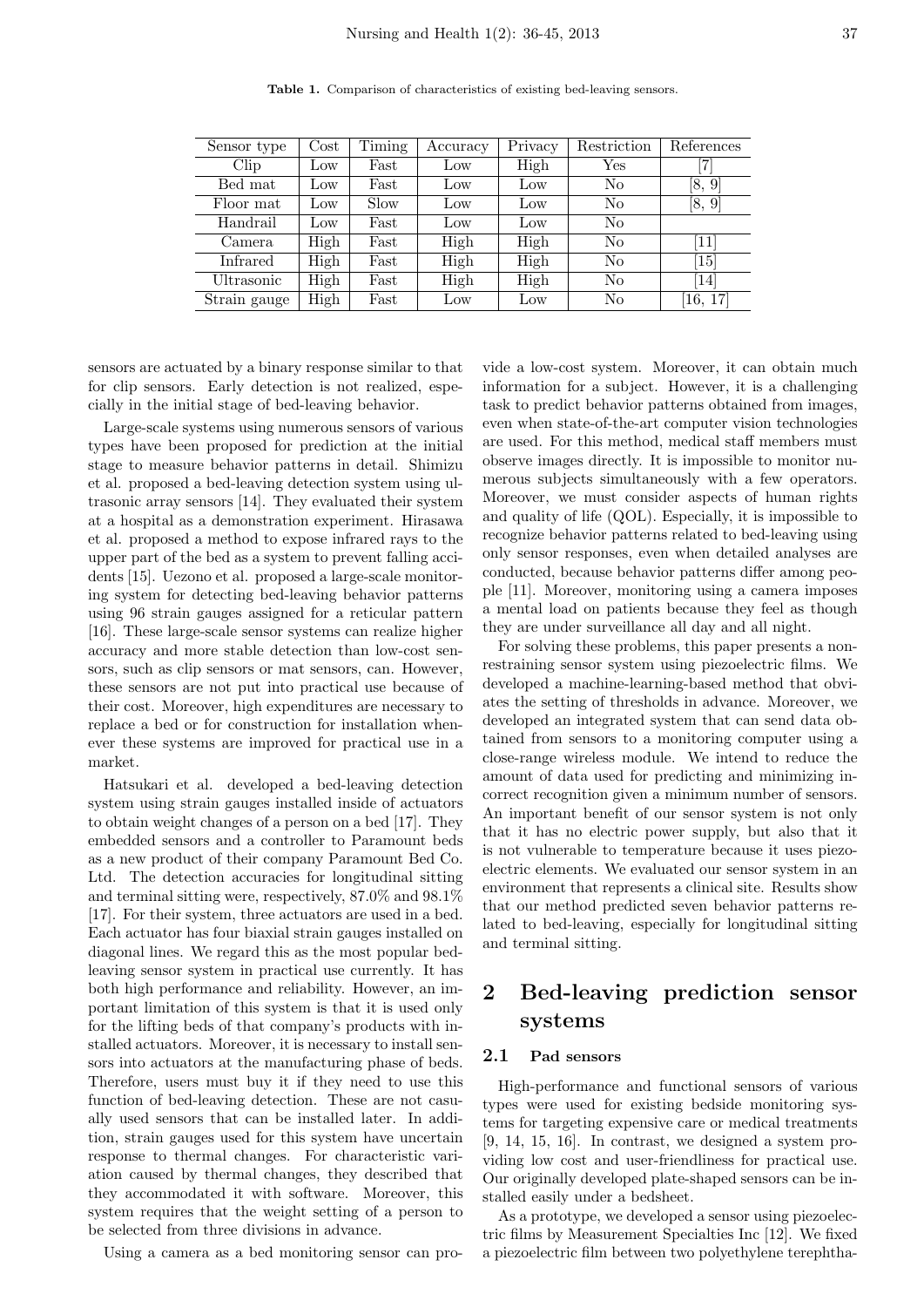

**Figure 1.** Design and developed sensors



**Figure 2.** Block diagram of our proposed system and assignment of pat sensors on the bed. S1–S6 denote sensor positions.

late (PET) plates of laminated polyester. The polyester and PET plate sizes were, respectively, 125  $\mu$ m and  $\phi$ 70 *×* 0.5 mm. Fig. 1 depicts the design structure and an overview photo of our prototype sensors [13].

Output voltage is generated from the bent piezoelectric films when a subject transfers body weight on the bed. This sensor can measure recursively because the reference potential is offset when the bending stops. Moreover, the strength of weight according to changes of the body is obtainable linearly because the bend of the piezoelectric film and output voltage has a relation of proportionality. Furthermore, piezoelectric films are less troublesome and provide no false operations because they have simple wiring without electric power supply for measurements. Additionally, we can provide a lowcost system requiring no maintenance related to replacement of a battery.

## **2.2 System Structure**

Figure 2 portrays the entire structure of our sensor system that we originally developed for this study. Our system comprises six plate-shaped sensors installed on the bed and a microprocessor board that can obtain output voltage from each sensor for sending to a monitoring terminal computer. The output voltage is generated from these sensors when piezoelectric films are bent to receive body weight changes with movements of a subject caused by rolling or rising on a bed. The assignment of six sensors is S1 and S2 for the shoulder part, S3 and S4 for hip part, and S5 and S6 for the terminal part.



**Figure 3.** Photographs of our sensor system.

We assigned these six sensors referring to the literature related to the development of a monitoring system for users of welfare care beds [5, 6].

The primary feature of our system is that it realizes monitoring using non-restraining sensors. We consider QOL for a patient to live life normally. Our system requires no supervision using infrared cameras or constraining sensors such as clip sensors. Moreover, we can create a low-cost system using piezoelectric films as sensors that can function with little trouble or missed operations, and with remarkable characteristics for pressure resistance. This board obtains output voltage from each sensor for wireless communication. Figure 3(b) depicts the exterior of our capturing board equipped with a microprocessor and a wireless module. For this study, we developed this board using Open Source Hardware ArduinoFIO. With consideration of power consumption, we used short-range wireless communication standard ZigBee communicated with a monitoring terminal computer. The input of this board is four channels. We used two boards for six sensors.

Measured signals are displayed to a monitoring computer in real time. Fig. 3(c) depicts our developed monitoring software. We embedded our method based of machine learning to this software for bed-leaving prediction.

# **3 Bed-leaving detecting method**

## **3.1 Target behavior patterns**

The target behavior patterns for bed-leaving prediction comprise three groups: sleeping, sitting, and leaving. For this study, we attempt to classify detailed behavior patterns from the responses of six sensors. The sleeping comprises three patterns: face-up sleeping, left sleeping, and right sleeping. The sitting comprises three patterns: longitudinal sitting, lateral sitting, and terminal sitting [19]. The total prediction target is to produce seven patterns including leaving. Fig. 4 depicts photographs in each pose for the target behavior patterns. The following are features and estimated sensor responses in each pattern.

- **(1) Face-up Sleeping** A subject is sleeping on the bed normally to the upper side of the body. The sensor response is that S1–4 give outputs, whereas S5 and S6, which are installed near the terminal of the bed, give no output.
- **(2) Right Sleeping** A subject is rolling over on the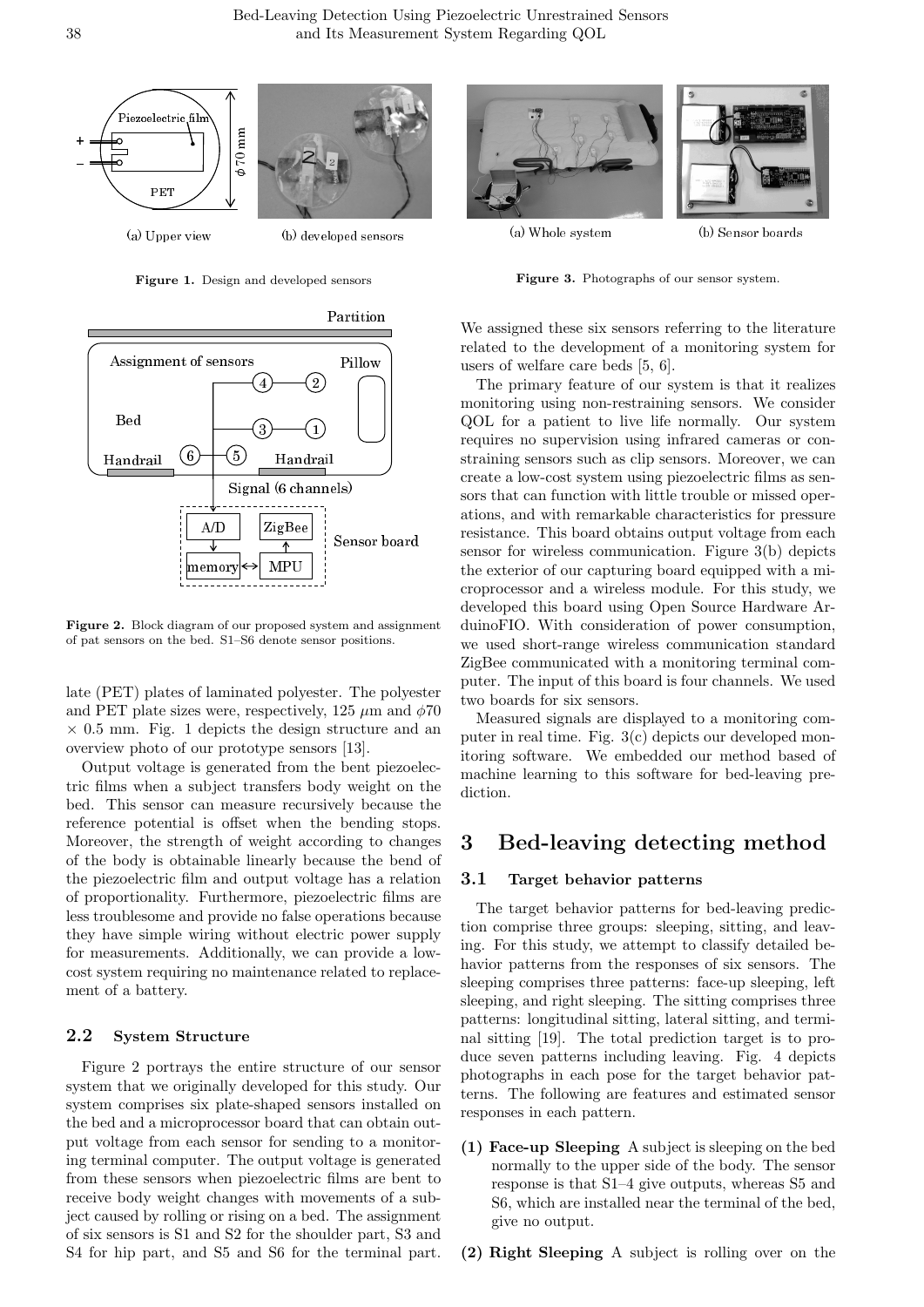

(7) Left the Bed

**Figure 4.** Photographs of target patterns for each body position on the bed.

bed to the right side. The sensor response is that S1 and S3, which are installed on the right side of the bed, give outputs.

- **(3) Left Sleeping** A subject is rolling over on the bed to the left side. The sensor response is that S2 and S4, which are installed on the left side of the bed, give outputs. These three patterns occur as sleeping behaviors. The following are the target patterns of bed-leaving prediction.
- **(4) Longitudinal Sitting** A subject is sitting longitudinally on the bed after rising. The sensor response is that S3 and S4, which are installed on the hip of a subject, give outputs.
- **(5) Lateral Sitting** A subject is sitting laterally on the bed after turning the body from longitudinal sitting. The sensor response is that S3 and S4, which are installed the center of the bed, and S5 and S6, which are installed on the terminal of the bed, give outputs.
- **(6) Terminal sitting** A subject is sitting in the terminal position on the bed trying to leave the bed. The sensor response is that S1, S2, S3, and S4 give no outputs, and that S5 and S6, which are installed near the exit part of the bed, give outputs. Rapid and correct detection are necessary because of the terminal situation for leaving the bed.
- **(7) Left the Bed** A subject is leaving the bed. The



**Figure 5.** Network architecture of SOM and CPN.

sensor response is that no sensor gives any output. Herein, sensor responses disappear in the status of losing consciousness or a life crisis such as cardiopulmonary arrest. For such circumstances, monitoring devices such as electrocardiographs are used. Therefore, such circumstances are beyond our prediction targets.

Longitudinal sitting is just a behavior pattern by which a subject sits up. In numerous cases, subjects will return to sleeping. In lateral sitting, a subject will move to leave from their bed because they move to turn the body to the terminal. Therefore, our system must determine lateral sitting immediately to predict a subject leaving the bed. Moreover, rapid and correct detection is necessary because of the terminal situation for leaving the bed if a subject moves to longitudinal sitting. We consider that our system can protect patients from injury or accidents caused by falling from the bed because it can detect such phenomena before a subject leaves completely.

### **3.2 Preprocessing**

Actually, original signals include much more noise, which decreases the recognition accuracy and increases calculation costs. As a method to remove noise signals, filters set by thresholds have been used widely for preprocessing. However, calibration or resetting is necessary according to a target because thresholds are set subjectively or empirically in most cases. Moreover, it is a difficult task to absorb characteristic variation of sensors used only for fixed thresholds. For targeting humans as a measurement objective, individual variations have strong effects.

To set a body weight of a subject in advance is commonly used as a solution against this problem [17]. The load changes are strongly related to body weight. We consider that it is insufficient for calibration used only for body weight because behavior patterns vary among sexual and age differences. In contrast, we are aiming at developing an approach for bed-leaving prediction without setting thresholds in advance. For this study, we use machine-learning algorithms dealing with individual differences among subjects. Nakamura et al. described the effectiveness for adaptation of individual differences using machine-learning methods [18]. Similarly, our method is necessary without setting thresholds through learning patterns in each subject from original signals obtained using sensors.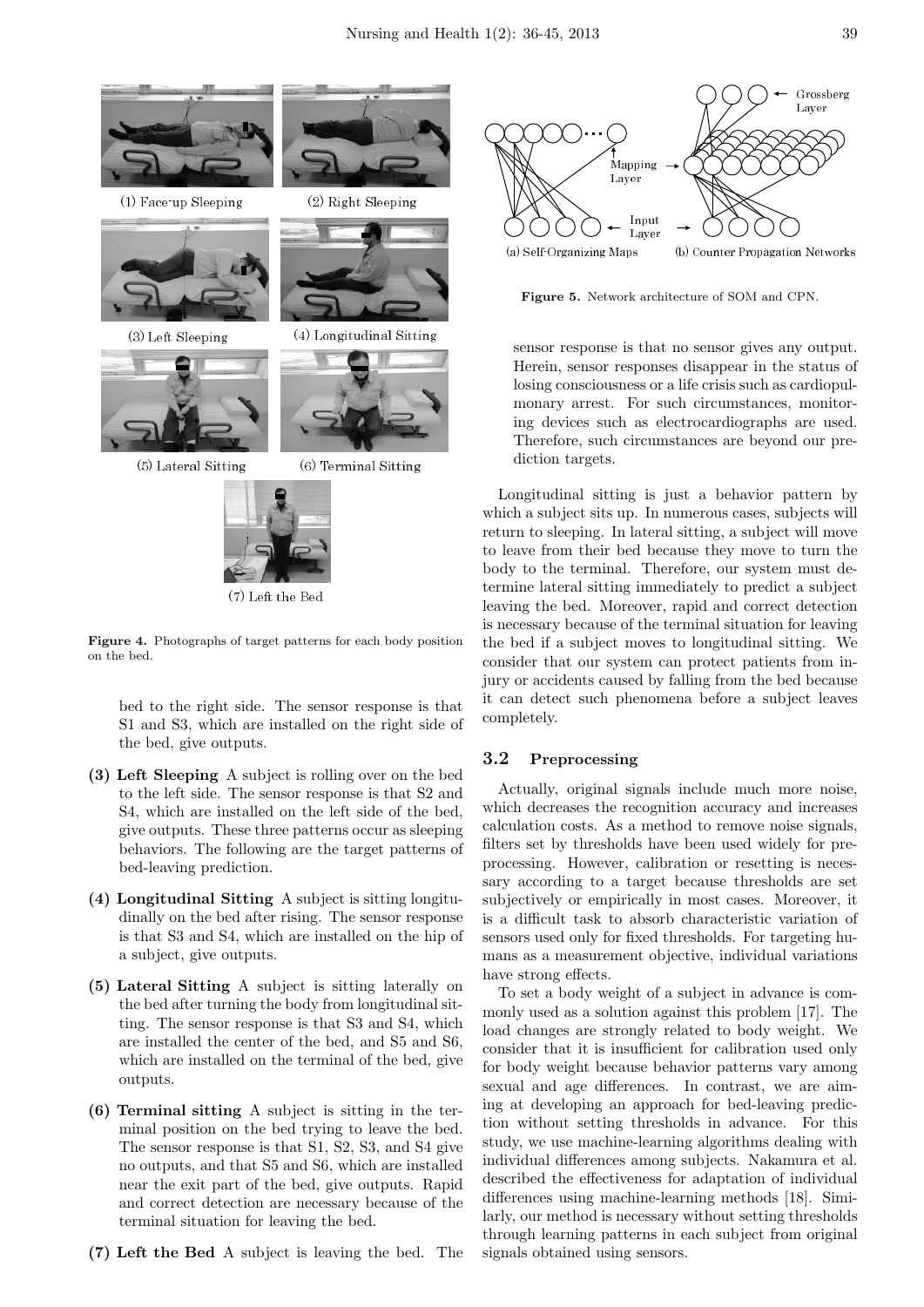Various methods have been proposed for machinelearning algorithms. For this study, we use Self-Organizing Maps (SOMs) [20], which learn similarities of input data through the process of learning. Based on the concept of neighborhood and competitive learning, SOMs create clusters using self-mapping characteristics of unsupervised learning. Using the advanced calculation performance of computers, SOMs have facilitated various applications such as remote sensing, facial image processing, and character recognition. For actual applications, SOMs are validated as effective and superior performance through various existing studies [21].

Actually, *k*-means [22] is widely used for unsupervised-learning based clustering. Vesanto et al. validated that SOMs have superior performance to that of *k*-means through their experiments [23]. Moreover, Terashima et al. demonstrated that false recognition accuracy of SOMs decreased to the minimum compared with *k*-means used for clustering. Therefore, we used SOMs because of these benefits.

Fig. 5(a) depicts a network architecture of SOMs. The network comprises two layers: an input layer and a mapping layer. Units on the input layer are assigned as the number of features of input data. We set six units because six pad sensors were used for this system. The mapping layer consists of units in a low-dimensional space. In our method, we assigned mapping units for one dimension because we used it for vector quantization on clustering. Learning is conducted to burst a unit on the mapping layer when a set of input signals is given.

The learning algorithm of SOMs is the following.  $w_{i,p}(t)$  are weights from an input layer unit  $i$  ( $i = 1...$ , *I*) to a mapping layer unit  $p (p = 1, ..., P)$  at time *t*. These weights are initialized randomly before learning. The Euclidean distance  $d_p$  between  $x_i(t)$  and  $w_{i,p}(t)$  is calculated as

$$
d_p = \sqrt{\sum_{i=1}^{I} (x_i(t) - w_{i,p}(t))^2}.
$$
 (1)

The unit for which  $d_p$  is the smallest is sought as the winner unit *c*.

$$
c = \operatorname{argmin}(d_p). \tag{2}
$$

The neighborhood region  $N_p(t)$  around *c* is defined as

$$
N_p(t) = S\left(1 - \frac{t}{O}\right). \tag{3}
$$

Therein,  $S$  ( $0 < S \leq P$ ) is the initial size of  $N_p(t)$ ; O is the maximum iteration for training. Subsequently,  $w_{i,p}(t)$  of  $N_p(t)$  are updated to close input feature patterns.

$$
w_{i,p}(t+1) = w_{i,p}(t) + \alpha(t)(x_i(t) - w_{i,p}(t)).
$$
 (4)

Therein,  $\alpha(t)$  is a learning coefficient that has decreasing value with the progress of learning as

$$
\alpha(t) = \alpha(0) \left( 1 - \frac{t}{O} \right),\tag{5}
$$

where  $\alpha(0)$   $(0 < \alpha(0) \leq 1.0)$  is the initial value. In the initial stage, the learning speed is fast when the rate is

high. In the final stage, the learning converges while the rate decreases.

During the learning phase, the process above is repeated until *O* to pick up from training datasets for random sampling. After learning, training datasets are presented again to the network for searching burst units. These units interpret labels against training datasets and share the same labels as clusters. Herein, for our sensor system using piezoelectric elements, output voltages near the offset are given when no load is changed. The range around the voltages is mapped to numerous signals. We can estimate the appearance of a unit that corresponds to the maximum number of signals on the category map. Therefore, we can select invalid signals that are necessary for recognition to remove invalid signals corresponding to the unit.

## **3.3 Recognition method**

After removing noise from original signals, we recognize behavior patterns using supervised learningbased methods. The purposes of supervised learning and unsupervised learning are to acquire information representation[25] and to create mapping relations[26]. Popularly used methods for supervised learning are Support Vector Machines (SVMs), which provide advanced performance with mapping to a high dimensional space using a kernel function, or Boosting, which is a method combining numerous weak learning machines. For this study, we use Counter Propagation Networks (CPNs) [27], a supervised learning algorithm to be expanded based on SOMs of unsupervised learning.

We use CPNs, not SVMs or Boosting, because of the following two features. 1) The learning algorithm is easy to implement for inserting a Grossberg layer to SOMs that we used for preprocessing. 2) Relations among signals are visualized though the process of creation of mapping structures. We describe formulas of the learning algorithms on CPNs in different parts of SOMs. Visualization of relations among signals is actualized on a category map [21]. We particularly present visualization of results obtained using figures at the evaluation experiment.

The CPNs proposed by Nilsen [27] contain the network structure to append a Grossberg layer, which is given teaching signals, as the third layer. Fig. 5(b) depicts the network architecture of CPNs. The input and mapping layers of CPNs are similar to SOMs. The Grossberg layer is assigned to the counter position of the input layer. For this study, we selected the twodimensional mapping layer for visualization of similarity among features of input data.

The CPN learning algorithm is the following. The algorithm from presenting input data through updating weights after searching the winner unit *c* consists of the similar procedure of SOMs. However, weights and neighborhood regions are changed respectively to  $w_{i,p,q}(t)$ ( $p = 1...$ ,  $P, q = 1...$ ,  $Q$ ) and  $N_{p,q}(t)$  because of the use of a two-dimensional mapping layer. The  $v_{i,p,q}(t)$ are weights from a Grossberg layer unit  $j$  ( $j = 1..., J$ ) to a mapping layer unit  $(p, q)$   $(p = 1..., P; q = 1..., Q)$  at time *t*.  $v_{i,p,q}(t)$  and its neighborhood units inside  $N_{p,q}(t)$ are updated based on the following Grossberg learning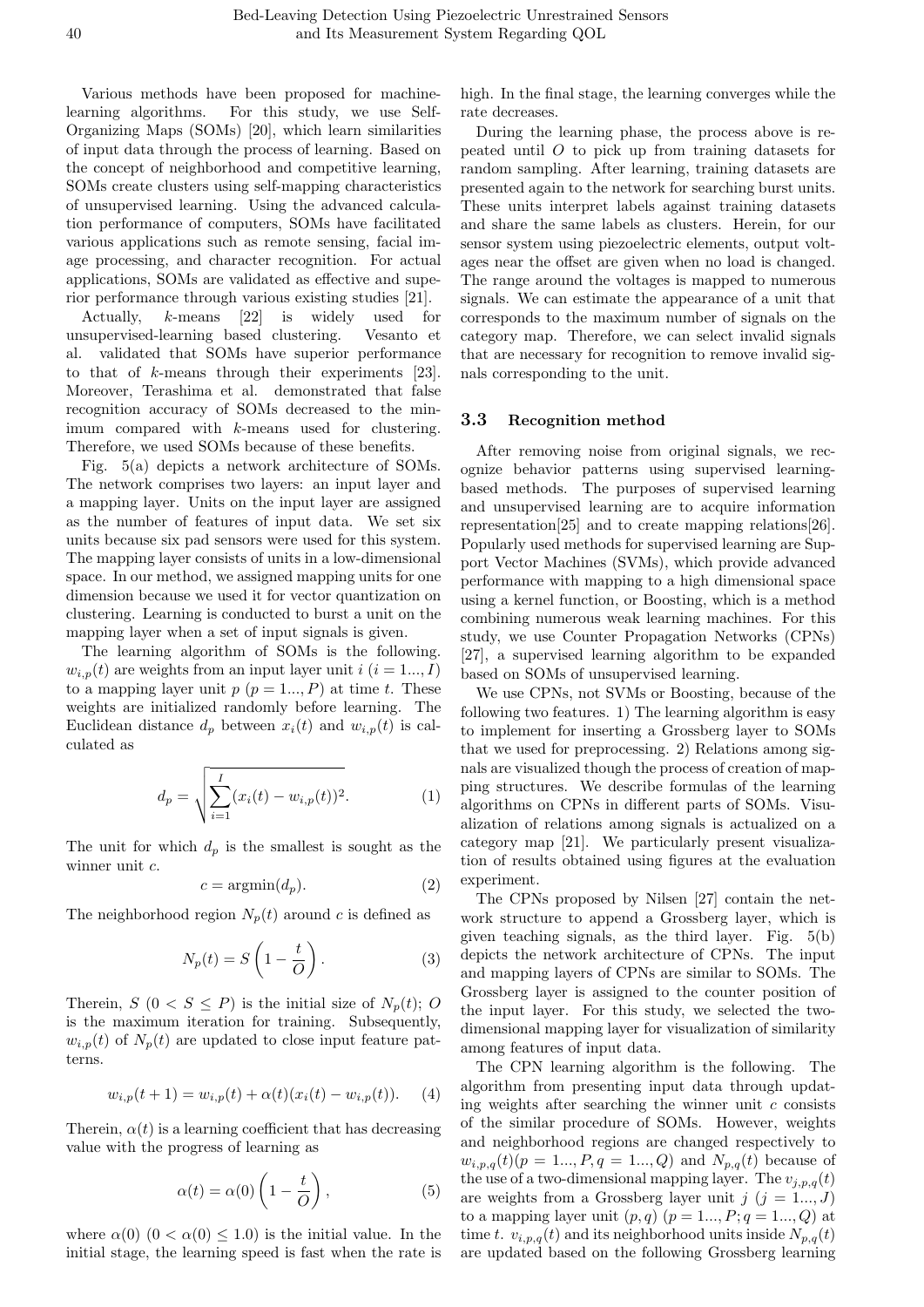algorithm.

$$
v_{j,p,q}(t+1) = v_{j,p,q}(t) + \beta(t)(T_j(t) - v_{j,p,q}(t)), \quad (6)
$$

where  $T_j$  represents teaching signals. Similarly to  $\alpha(t)$ ,  $\beta(t)$  is a learning coefficient that decreases its value with the progress of learning as

$$
\beta(t) = \beta(0) \left( 1 - \frac{t}{O} \right),\tag{7}
$$

where  $\beta(0)$   $(0 < \beta(0) \leq 1.0)$  is the initial value. Finally, as the maximum value of  $v_{j,p,q}(t)$  for the Grossberg layer unit *j*, label  $L<sub>j</sub>(t)$  is searched for the following.

$$
L_j(t) = \underset{1 \le j \le J}{\text{argmax}}(v_{j,p,q}(t)).
$$
 (8)

After labeling all units, a category map is created as a learning result. Subsequently, datasets for testing are given to the network. A mapping layer unit is bursted as the minimum of the Euclidean distance in the formula (1). Results of CPNs are presented for corresponding labels.

# **4 Experimental results**

#### **4.1 Datasets**

We set up an experimental environment similar to a clinical site for evaluation of our developed sensor system. Fig. 3(a) depicts a bed used for this experiment. For this study, the number of subjects is ten persons: Subjects A–J. They repeated the behavior sequences of seven patterns for six times. Therefore, we obtained 42 pattern datasets. Each behavior is switched in 20 s intervals. We set the sampling rate for capturing signals to 50 Hz.

Table 2 portrays setting parameters used in SOMs and CPNs. We determined these values based on our former study [28] and the literature by Hosokawa et al. [29]. As an evaluation method, we use leave-one-out Cross Validation (CV) [30]. For this experiment, five datasets and the remaining one dataset were used, respectively, for training and testing. Therefore, we evaluated our method for six combinational patterns in each subject.

#### **4.2 Measured signals**

Fig. 6 depicts output values of time-series signals obtained from six sensors. The vertical and horizontal axes respectively depict the output voltage and transition time. The dashed lines depict boundaries of each behavior pattern. Output signal patterns are changed according to the transition of longitudinal sitting after sleeping, lateral sitting after turning the body to the exit, and terminal sitting, which is the situation immediately before leaving the bed.

The range of output voltage on S1 though S4 was expanded, especially in the status of face-up, right, and left sleeping. Salient output voltages were given from S5 and S6, although they include some noise. The output voltage on S3 becomes high for longitudinal sitting. We consider that the body weight is concentrated to the hip area according to the rising behavior. For terminal sitting, the output voltage was given from S5 and S6. No



**Figure 7.** Histogram of classification results obtained using SOMs.

output voltage was given from S1, S2, and S3. Moreover, S4, which is located near S5, gave output voltage slightly. After leaving the bed, no output voltage was given from any sensor.

This is the dataset of Subject A at the first trial. Output patterns of signals and their intensity differ in each subject and each trial. Therefore, it is a challenging task to set thresholds for removal of noise or for recognition solely from original signals. In contrast, our machinelearning based method can execute the following process automatically.

#### **4.3 Noise removal results**

For improving recognition accuracy and to reduce processing costs together, we removed noise patterns using SOMs. Fig. 7 portrays a clustering result of training datasets using SOMs. The horizontal and vertical axes depict the position of a burst unit and the number of burst iterations, which correspond to the number of datasets in each unit. We sorted a unit's numbers according to the maximum of the bursting iterations from the left side. Most output voltages remained near the offset value shown in Fig. 6 because no output voltage is given from piezoelectric elements when no load change is given without bending. In Fig. 8, the sixth unit corresponds to this unit. For this case, 25,954 signals were mapped to the unit that corresponded to 74.2% for all data of 34,976 signals. Other signals of 15.8% were mapped to the remaining 19 units, similar to a long-tail shape. We confirmed that this tendency was obtained in other cases when we changed the number of units.

Fig. 8 portrays signal patterns after removing signals mapped into the sixth unit. Additionally, we present extended figures at the bottom side of each signal pattern between 0–40 s on S1. We can visually confirm results after removing slight noise around the offset value.

#### **4.4 Recognition results**

Fig. 9 depicts an example of category maps for Subjects A–C created as classifiers. The numbers on the category maps correspond to respective behaviors that were labeled though learning. Labels 1, 2, and 3, which correspond to sleeping, are distributed outside of the map in Subject A. An individual cluster is created at the center of the map with Label 6 of terminal sitting.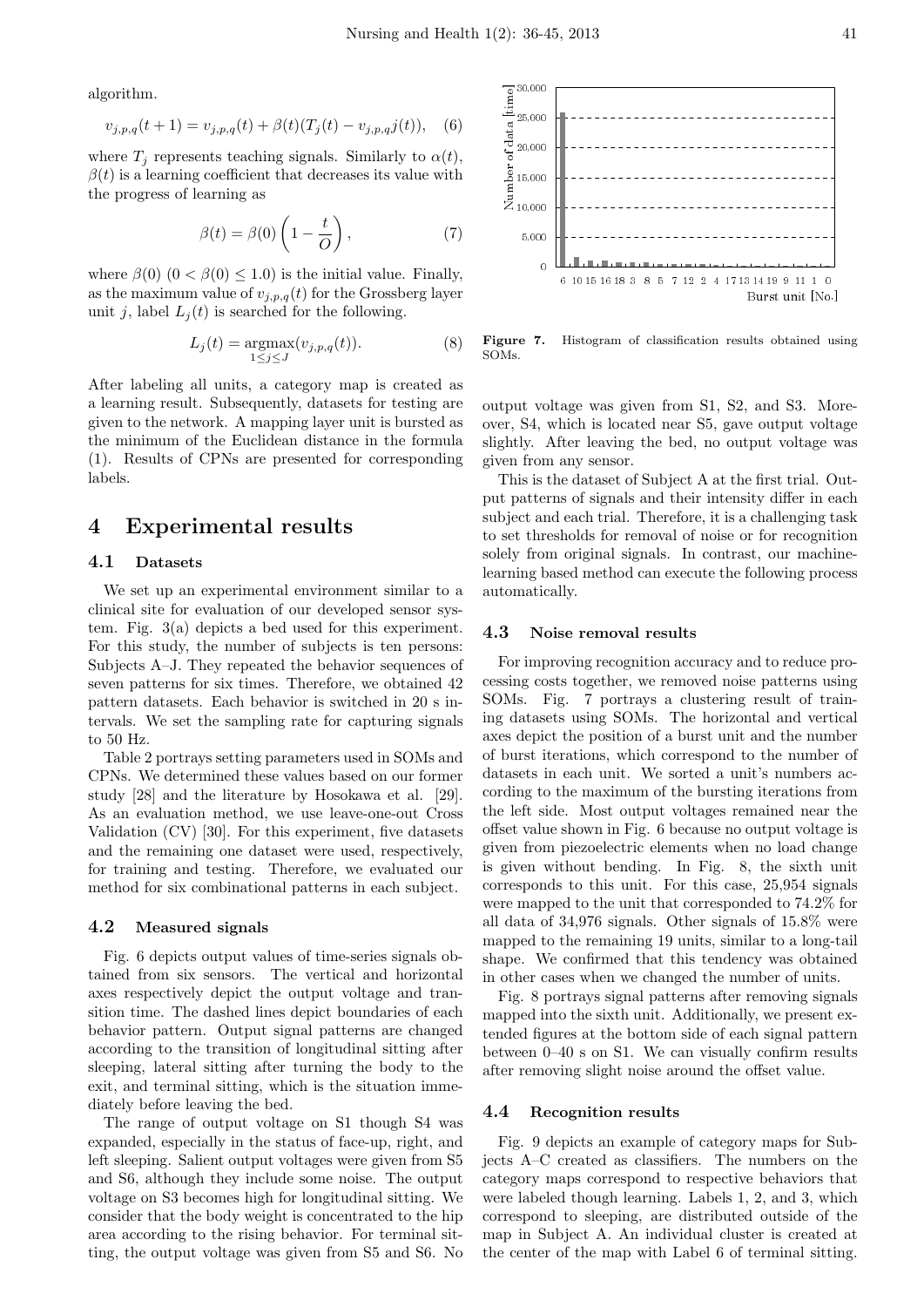## Bed-Leaving Detection Using Piezoelectric Unrestrained Sensors and Its Measurement System Regarding QOL

 $\text{SOM} \qquad 6 \qquad - \qquad 20 \qquad - \qquad 16 \qquad 0.5 \qquad - \qquad 1,000,000$ CPN 6 7 20 20 16 0.5 0.8 100,000 -5.0 -2.5 0.0 2.5 5.0 0 10 20 30 40 50 60 70 80 90 100 110 120 130 140  $-5.0$  $-2.5$ 0.0 2.5 5.0 0 10 20 30 40 50 60 70 80 90 100 110 120 130 140 -5.0 -2.5 0.0 2.5 5.0 0 10 20 30 40 50 60 70 80 90 100 110 120 130 140  $-5.0$ -2.5 0.0 2.5 5.0 0 10 20 30 40 50 60 70 80 90 100 110 120 130 140 -5.0 -2.5 0.0 2.5 5.0 0 10 20 30 40 50 60 70 80 90 100 110 120 130 140  $-5.0$ -2.5 0.0 2.5 5.0 0 10 20 30 40 50 60 70 80 90 100 110 120 130 140  $S<sub>1</sub>$  $S<sub>2</sub>$ S<sub>3</sub> S<sub>4</sub> S<sub>5</sub>  $S6$  $(1)$  Upper  $(2)$  R ight (3) Left  $(4)$  Longitudinal (5) Lateral  $(6)$  Terminal  $(7)$  Left the Bed lsecl -<br>Isecl [sec] [sec] [sec] [sec] -  -  - 

**Table 2.** Setting values of parameters on SOMs and CPNs.

Method I  $\boxed{\text{unit}}$  J  $\boxed{\text{unit}}$  P  $\boxed{\text{unit}}$  Q  $\boxed{\text{unit}}$  S  $\boxed{\text{unit}}$  *a*(0) *β*(0) O  $\boxed{\text{epoch}}$ 

**Figure 6.** Time-series changes of sensor output in each behavior pattern (Subject A, First trial).

Label 4 of longitudinal sitting and Label 5 of lateral sitting are distributed to the left and bottom of the map surrounded by Label 6. For Subject B, Labels 4–6 are distributed to the left side of the map. The distribution of Label 4 is visible to expand not only the right-upper part, but also the whole of the map. The distribution of Labels 1–3 is divided roughly into two clusters of Labels 4 and 6. In Subject C, each label shows several distributions. From the category map, we can observe that the distribution of signals in each sensor differs in each subject with their positional changes.

Subsequently, we evaluated our method to recognize bed-leaving behaviors from matched labels that correspond to burst labels after presenting test datasets to the category maps. Table 3 portrays a result of recognition accuracy. We evaluated six combinations for CV. Herein, we calculated the recognition accuracy as a ratio of the number of ground truths and the number of labels in each behavior pattern that reached the maximum of responses during 20 s.

The mean recognition accuracy for ten subjects is 75.0%. The recognition accuracies of Subjects B and H are, respectively, 91.7% and 55.0% as the highest and the lowest. For respective behaviors, the recognition accuracy of leaving is 91.7%. The recognition accuracy of lateral sitting remained at 55.0%, although the recognition accuracies of longitudinal sitting and terminal sitting, which are the most important positions for bed-leaving detection, reached 90.0% and 96.7%, respectively. For lateral sitting, the recognition accuracy of Subjects C, D, and G is 100%. However, it dropped to 0% for Subjects B and F. We regard lateral sitting as a status that can accommodate diversity among individuals. For sleeping, the recognition accuracy of face-up sleeping is higher than that of right or left sleeping. We regard the body weight as gathered to the two sensors of the left or right sides in sleeping, whereas the load from the upper body is distributed on S1–S4 at the face-up sleeping.

Herein, the recognition accuracy is 88.3% in the case of three patterns: sleeping, sitting, and leaving. We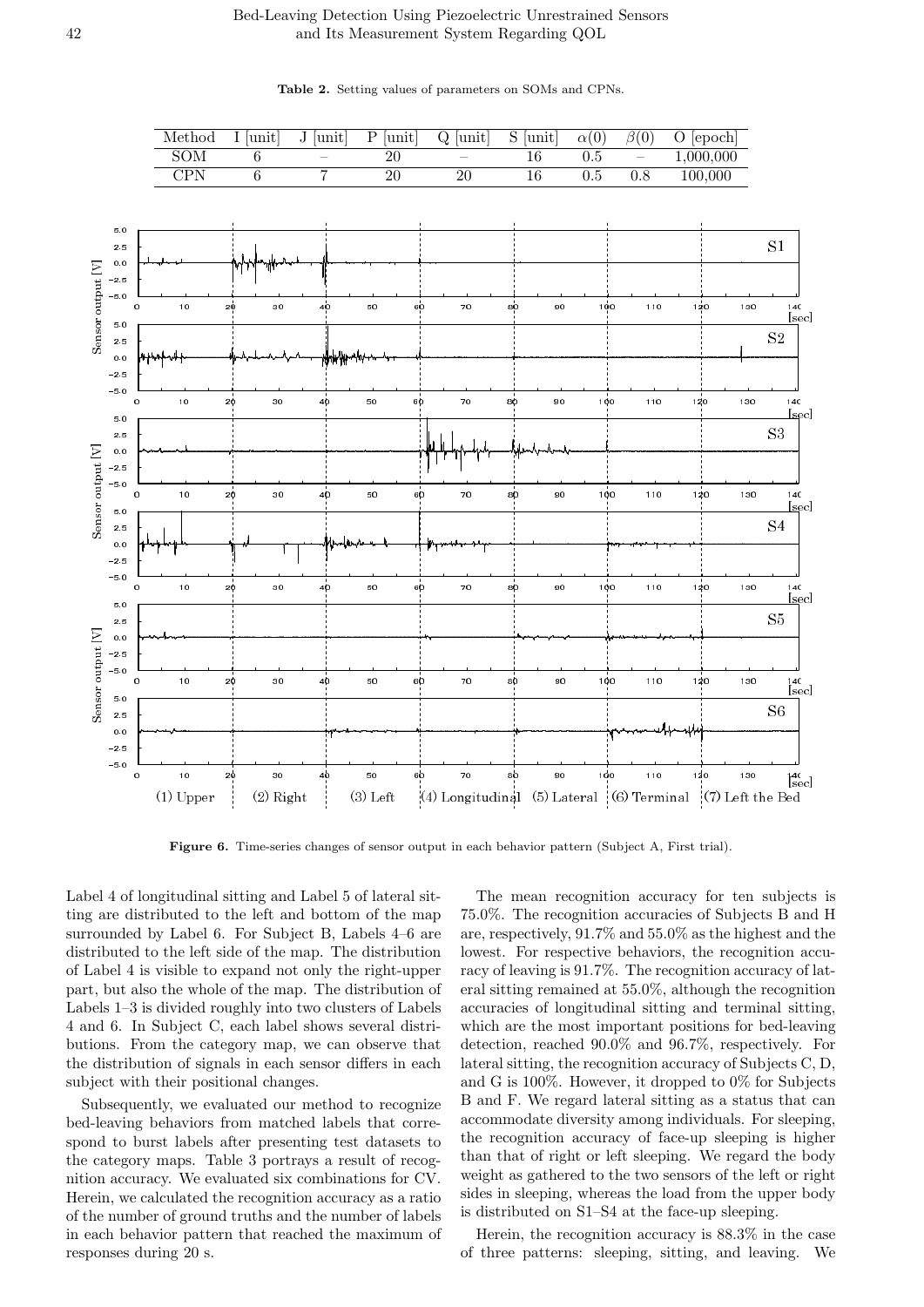

**Figure 8.** Output voltage from S1 before and after removing noisy signals contained in the sixth unit.



**Figure 9.** Category maps of Subject A–C. The grids correspond to the units on the mapping layer of CPNs. Levels 1–7 denote the positions of face-up sleeping, right sleeping, left sleeping, longitudinal sitting, lateral sitting, terminal sitting, and leaving.

consider that this is a meaningful result for practical use because it is sufficient to recognize three patterns at a clinical site, although we set the recognition target to seven patterns for this study.

## **4.5 Discussion**

We analyze false recognition using the confusion matrix shown in Table 4. For this matrix, the number of correct datasets is shown on the diagonal cells that we underlined. As the basis for the horizontal side, the number of false recognition datasets and their labels can be specified to refer to labels on the vertical side.

The recognition accuracy of lateral sitting is the second lowest. The number of correct recognition is 33 datasets. For this behavior, 12 and 13 datasets are falsely recognized respectively as lateral sitting and terminal sitting. The behavior patterns of a subject from longitudinal sitting to lateral sitting have a large gap because subjects turn their body about 90 deg on the bed. For both sitting positions, the load to be provided pad sensors is concentrated to the hip at the center of the bed. We consider that the false recognition in both behavior patterns results from this feature. In contrast, no dataset of longitudinal sitting was falsely recognized as lateral sitting. For lateral sitting, the load of the legs is gathered to the terminal as an exit of the bed. We consider that false recognition results from unclear boundaries between lateral sitting and terminal sitting. However, we consider that fatal errors of bed-leaving prediction can be avoided because no dataset of lateral sitting was falsely recognized as sleeping or bed leaving.

As shown in the second line of Table 4, 10 and 28

datasets of face-up sleeping were falsely recognized as longitudinal sleeping and right or left sleeping, respectively. For sleeping on the right, six datasets are falsely recognized as longitudinal sitting. We consider that this results from the load to be gathered S3 only depending on a subject, although the load on right sleeping is gathered to S1 and S3 normally.

Comparison with the bed-leaving sensor system that used strain gauges in actuators proposed by Hatsukari et al. [17] revealed that the recognition accuracies of their method were 87.7% for longitudinal sitting and 98.1% for terminal sitting. The recognition accuracies of longitudinal sitting and terminal sitting of our method are, respectively, 2.3% higher and 1.4% lower than their method, although the experimental environment and the number of subjects differ in the results. Their method remains for three target patterns of longitudinal sitting, terminal sitting, and leaving. Moreover, their method requires setting the body weight of a subject in advance. We consider that our method is superior to their method as a functional aspect without setting it in advance.

# **5 Conclusion**

This paper presents a non-restraining sensor system to predict bed-leaving behaviors. We developed a prototype of plate-shaped sensors using piezoelectric films and a monitoring system consisting of microprocessor boards with wireless modules to capture data from sensors. Moreover, we developed a machine-learning based method to predict seven behavior patterns related to leaving the bed from sensor signals. We evaluated our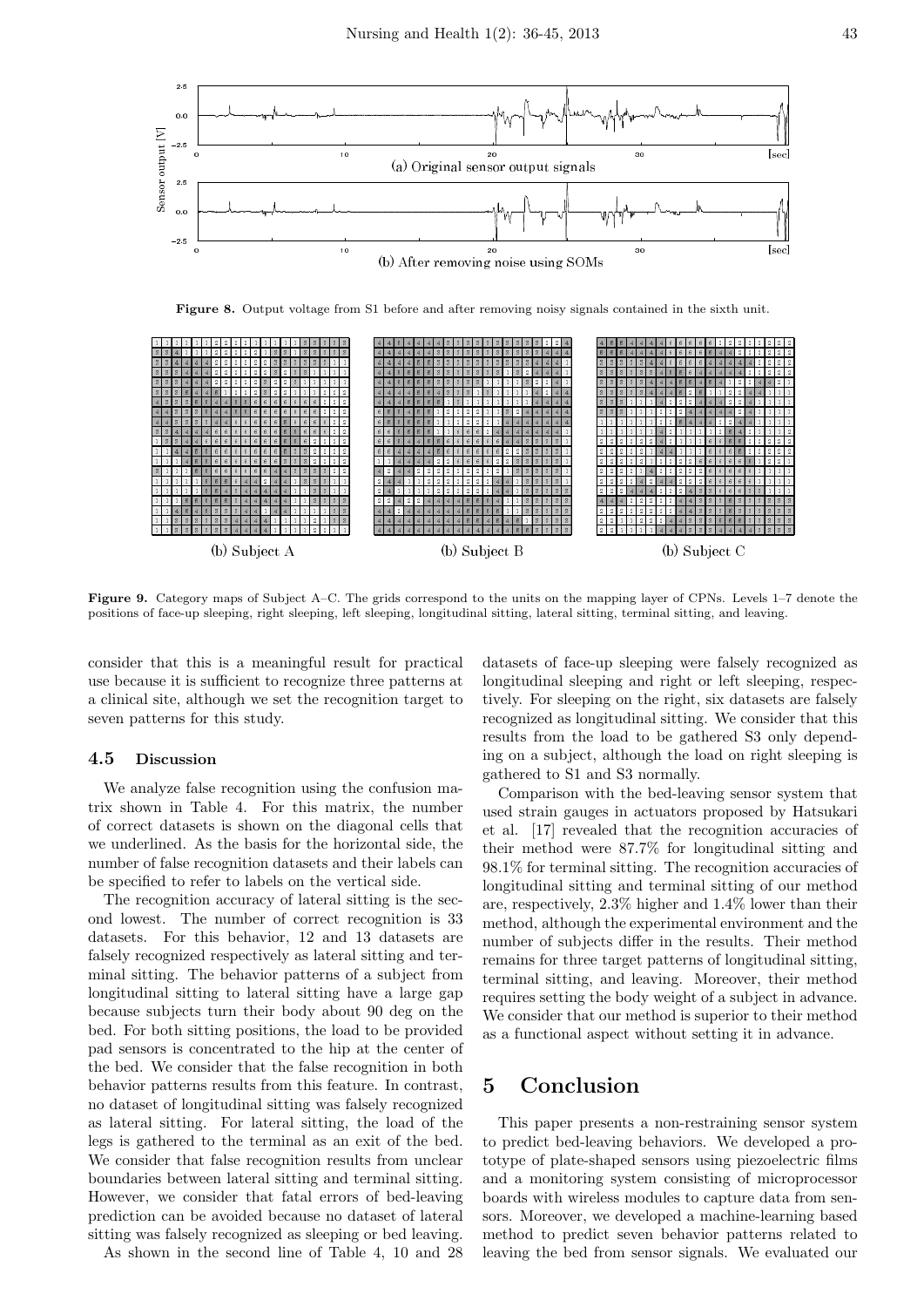| Subject | Face-up  | Right | Left     | Longitudinal | Lateral  | Terminal | Left the Bed | Average |
|---------|----------|-------|----------|--------------|----------|----------|--------------|---------|
| A       | 100      | 83.3  | 66.7     | 83.3         | 16.7     | 100      | 100          | 78.6    |
| Β       | 83.3     | 100   | 100      | 100          | $\theta$ | 100      | 100          | 83.3    |
| C       | $\Omega$ | 33.3  | 100      | 100          | 100      | 83.3     | 100          | 73.8    |
| D       | $\Omega$ | 83.3  | 66.7     | 100          | 100      | 100      | 100          | 78.6    |
| E       | $\left($ | 100   | 66.7     | 100          | 66.7     | 83.3     | 100          | 73.8    |
| F       | 33.3     | 100   | 100      | 83.3         | $\Omega$ | 100      | 83.3         | 71.4    |
| G       | 50.0     | 83.3  | 50.0     | 50.0         | 100      | 100      | 66.7         | 71.4    |
| Η       | $\theta$ | 66.7  | $\Omega$ | 83.3         | 33.3     | 100      | 83.3         | 52.4    |
|         | 83.3     | 66.7  | 100      | 100          | 66.7     | 100      | 100          | 88.1    |
|         | $\left($ | 100.0 | 100      | 100          | 66.7     | 100      | 83.3         | 78.6    |
| Average | 35.0     | 81.7  | 75.0     | 90.0         | 55.0     | 96.7     | 91.7         | 75.0    |

**Table 3.** Recognition accuracies of respective subjects and positions [%].

**Table 4.** Confusion matrix of respective behaviors. Underlined figures show the quantities of correct data.

| Position     | Face-up         | Right     |    | Left Longitudinal Lateral |    |    | Terminal Left the Bed |
|--------------|-----------------|-----------|----|---------------------------|----|----|-----------------------|
| Face-up      | $\overline{21}$ | 22        |    | 10                        |    |    |                       |
| Right        |                 | <u>49</u> |    |                           |    |    |                       |
| Left         |                 |           | 45 |                           |    |    |                       |
| Longitudinal |                 |           |    | $\overline{54}$           |    |    |                       |
| Lateral      |                 |           |    | 12                        | 33 | 13 |                       |
| Terminal     |                 |           |    |                           |    | 58 |                       |
| Left the Bed |                 |           |    |                           |    |    | 55                    |

system for three subjects at an experimental environment constructed in reference to a clinical site. The mean recognition accuracy was 75.0% for seven behavior patterns. Especially, the recognition accuracies of lateral sitting and terminal sitting were 90.0% and 96.7%, respectively. We consider that this result is useful for bed-leaving prediction in practical use.

We will achieve steady detection to expand the application range of our method and thereby increase the number of subjects. Moreover, we would like to apply our system to care facilities or single senior's homes for security and safety observation that simultaneously maintains QOL and privacy.

# **Acknowledgements**

We would like to extend our appreciation to Assistant Professor M. Takahashi at the Medical School of Akita University, who provided us medical knowledge and evaluation methods of our sensor system from the viewpoint as a medical doctor. Moreover, we would like to thank ten people who cooperated as subjects to produce datasets for this study.

# **REFERENCES**

[1] National Population Census 2010, Ministry of Internal Affairs and Communications, 2010.

- [2] National Institute of Population and Social Security Research, Estimated Population in the Future of Japan, 2012.
- [3] Inokuchi, K., The Labor Shortage in Care Workplace and Employment Intention of the Young, Proc. Kanazawa Univ. Graduate School Human and Socio-Environmental Studies, Vol.15, 69–84, 2008.
- [4] Yamada, R., Takashima, M., Sato, Y., Ito, W., Ito, T., and Asanuma, Y., Evaluation and Prevention of Inpatient Falls –A study using a classification system based on situational criteria–, Proc. Akita Univ. School of Health Sciences, Vol.18, No.2, 144–150, 2010.
- [5] Imaizumi, K., Iwakami, Y., and Yamashita, K., Availability of Monitoring System for Supporting Healthcare of Elderly People, Japanese Journal of Applied IT Healthcare, Vol.5, No.1, 63–64, 2010.
- [6] Matsuda, H., Yamaguchi, A., and Arakawa, T., Monitoring System of Living Activities for Elderly People, National Technical Report, Vol.82, 4–8, 2003.
- [7] Tatsumi, T., Kanemoto, K., and Yagi, N., How to Use Efficient Tentomushi – Considering the Length of Stride and Height for Protecting False Operation, Proc. Japanese Nursing Association, Vol.38, 144–146, 2007.
- [8] Kondo, S., Kamiya, C., Miyamoto, H., Toriyama, Y., Mimura, E., and Tsuchida, F., Availability of Sensor Mats to Detect Leaving for Protection of Falling Accidents from Bed, Trans. Japanese Association of Rural Medicine, Vol.55, No.3, 245, 2006.
- [9] Haruyama, K., Tanaka, K., Kobayashi, S., Yasuoka, K., Uchibori, A., and Oka, M., Development of Getting Up